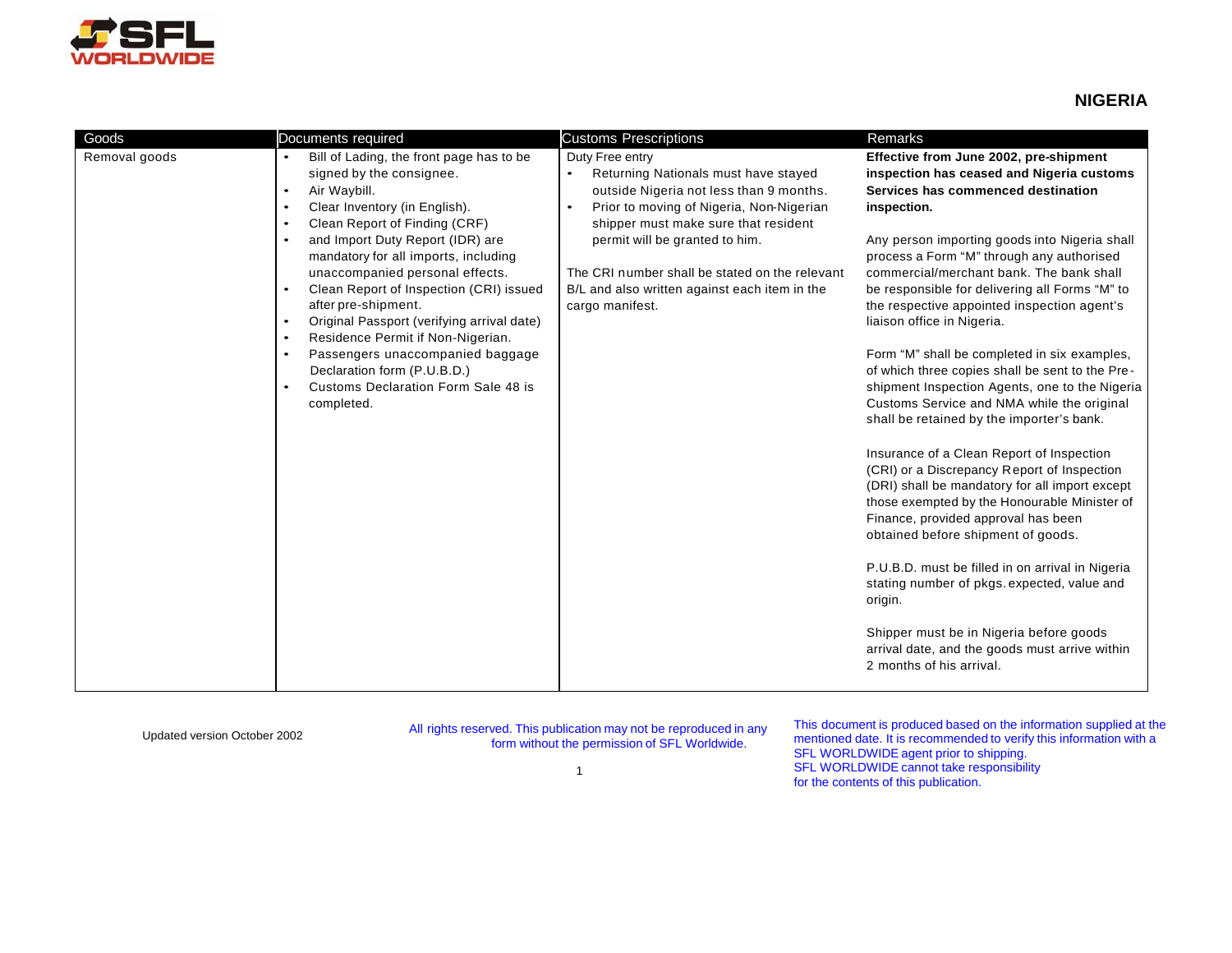

## **NIGERIA**

| Goods                                 | Documents required                                                                                                                                                  | <b>Customs Prescriptions</b>                                                                                                                                                                                                                                                                                                                                                                                                                                                      | Remarks                                                                                                                                                                                                                                                                                                                                                                                                                                                                                                                                          |
|---------------------------------------|---------------------------------------------------------------------------------------------------------------------------------------------------------------------|-----------------------------------------------------------------------------------------------------------------------------------------------------------------------------------------------------------------------------------------------------------------------------------------------------------------------------------------------------------------------------------------------------------------------------------------------------------------------------------|--------------------------------------------------------------------------------------------------------------------------------------------------------------------------------------------------------------------------------------------------------------------------------------------------------------------------------------------------------------------------------------------------------------------------------------------------------------------------------------------------------------------------------------------------|
|                                       |                                                                                                                                                                     |                                                                                                                                                                                                                                                                                                                                                                                                                                                                                   | Used Household Goods are allowed into<br>Nigeria duty free if they have been in the<br>owner's possession and use for at least 6<br>months and are for owner's continued use and<br>not for sale. Any dutiable items such as<br>Personal Computers, Electronics, Micro-Wave<br>Oven, Washing Machine and Dryers, Deep<br>Freezers, Fridges and any other luxurious<br>items are normally assessed by the customs<br>for duty payment. The rate of duty to apply and<br>the duty payable are subject to valuation by the<br>Valuation Department. |
| Diplomatic removals goods             | OBL or AWB.<br>$\bullet$<br>Clear Inventory (in English).<br>$\bullet$<br>Original Passport.<br>$\bullet$<br>Exemption Certificate - Form CCI, CCII.,<br>and CCIII. | Duty free entry if:<br>Exemption from duties Form CCI & CCII to be<br>Solicited from the Chief of Protocol, Ministry of<br>Foreign Affairs, Abuja.                                                                                                                                                                                                                                                                                                                                |                                                                                                                                                                                                                                                                                                                                                                                                                                                                                                                                                  |
| Cars, motorcycles for personal<br>use | Original Log Book.<br>Invoice of Purchase (if New).<br>$\bullet$<br>Date of Registration.<br>$\bullet$<br>Certificate of Road worthiness (if used<br>car).          | Rate of Duty payable on cars entering Nigeria is<br>based on values and is as follows :<br>a) Cars with value up to \$9000-30% Ad<br>Valorem.<br>b) Cars with value between \$9000-\$14000 -<br>40% Ad Valorem.<br>c) Cars with value between $$14000 - $18000 -$<br>50% Ad Valorem.<br>d) Cars with value between \$18000-\$22700 -<br>60% Ad Valorem.<br>e) Cars with value between \$22700 - \$27200 -<br>80% Ad Valorem.<br>Cars with value above \$27000 100% Ad<br>Volorem. | There will be additional payments for VAT and<br>7% Surcharge.<br>Cars imported into Nigeria must not be more<br>than five (5) years old from the date of<br>manufacture.<br>Importation of cars, irrespective of age,<br>through land borders shall no longer be<br>allowed.                                                                                                                                                                                                                                                                    |

Updated version October 2002 All rights reserved. This publication may not be reproduced in any form without the permission of SFL Worldwide.

This document is produced based on the information supplied at the mentioned date. It is recommended to verify this information with a SFL WORLDWIDE agent prior to shipping. SFL WORLDWIDE cannot take responsibility for the contents of this publication.